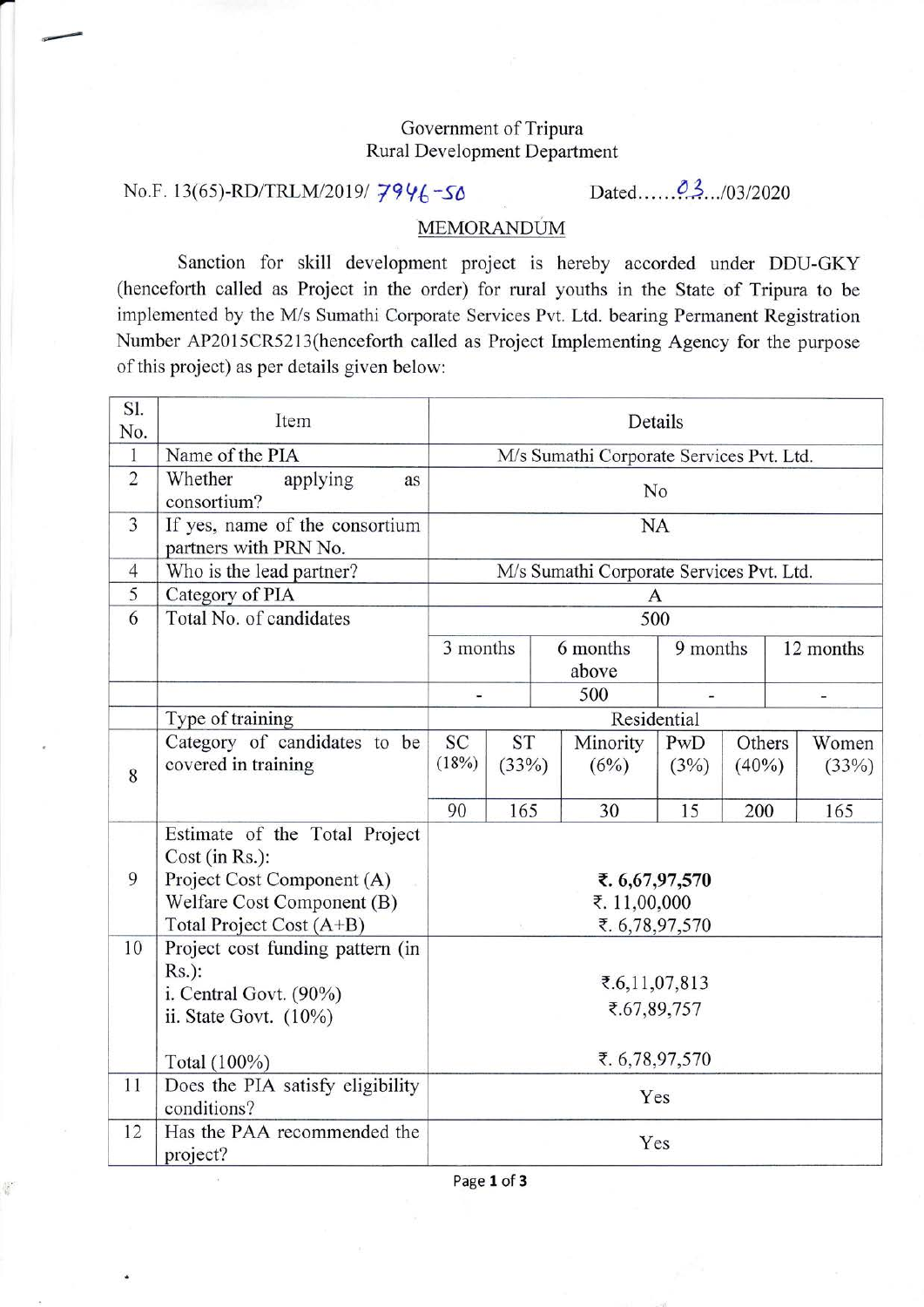| 13 | Whether the PAC has approved<br>the project? |                         | Yes, in the meeting held on $02.11.2019$ .                                                                                                          |  |  |  |  |  |
|----|----------------------------------------------|-------------------------|-----------------------------------------------------------------------------------------------------------------------------------------------------|--|--|--|--|--|
| 14 | Districts to be covered                      |                         | West Tripura-60, North Tripura-60, South Tripura-60,<br>Dhalai-80, Khowai-60, Sepahijala-60, Unakoti-60,<br>Gomati-60                               |  |  |  |  |  |
| 15 | <b>Training Center Location</b>              |                         | (ASSAM) Kamrup Metropolitan-500                                                                                                                     |  |  |  |  |  |
| 16 | Sector:-                                     |                         |                                                                                                                                                     |  |  |  |  |  |
|    | Electronics<br>&<br>Hardware                 |                         | Multi Skill Technician(Electrical)(ELE/Q3109)-600-<br>ICCTV Installation Technician(ELE/Q4605)-360                                                  |  |  |  |  |  |
|    | Apparel,<br>Made-Ups<br>& Home<br>Furnishing | Trade& Addl.            | Assistant Fashion Designer(AMH/Q1210)-500-<br>I Finisher(AMH/Q2255)-<br>300FabricChecker(AMH/Q0101)-360                                             |  |  |  |  |  |
|    | Logistics                                    | Trades to be<br>covered | Inventory Clerk(LSC/Q2108)-250-IWarehouse<br>ClaimsCoordinator(LSC/Q2117)-<br>290CourierSorter(LSC/Q3026)-<br>170WarehouseSupervisor(LSC/Q2307)-240 |  |  |  |  |  |
|    | Tourism &<br>Hospitality                     |                         | Front Office Executive(THC/Q0109)-340-II<br>F&B Service Trainee(THC/Q0307)-435Outlet<br>Manager(THC/Q0305)-180                                      |  |  |  |  |  |
| 17 | Duration of the project                      |                         | 3 years                                                                                                                                             |  |  |  |  |  |
| 18 | Third Party Certification                    |                         | <b>SSC</b>                                                                                                                                          |  |  |  |  |  |

V

4

2. Total Programme Cost Component (A)fund i.e. $\bar{\mathfrak{c}}$ .6,67,97,570(Rupees SixCroreSixty Seven Lakh Ninety Seven Thousand Five Hundred Seventy) onlyshall be released to the Project Implementing Agency in four installments in the ratio of  $25(15:10):25:25:25$  subject to provisions of DDU-GKY Guidelines, 2016 and relevant Notification No.19/2019 dated  $21<sup>st</sup>$  Oct. 2019.

3. The Project Implementing Agency shall submit a Performance Guarantee from <sup>a</sup> Nationalized Bank for  $\text{R42,43,598}$  (Rupees Forty Two Lakh Forty Three Thousand Five Hundred Ninety Eight)only(a minimum value of 6.25% of the total approved project cost, as per notification No.50/2017 dt.13.09.2017 of the Rural Skills Division, MoRD) at the time of signing the MoU.

4. For better project management the (25%) first installment of fund amounting to <.1,66,991393 (Rupees One Crore Sixty Six Lakh Ninety Nine Thousand Three Hundred Ninety Three) comprising 90% of Central Share i.e. ₹.1,50,29,454 (Rupees One Crore Fifty Lakh Twenty Nine Thousand Four Hundred Fifty Four) only and 10% of State Share i.e.₹.16,69,939(Rupees Sixteen Lakh Sixty Nine Thousand Nine Hundred Thirty Nine) only shall be released in 02 (two) phase. In pursuance to the memorandum issued vide F.No.13(19)-